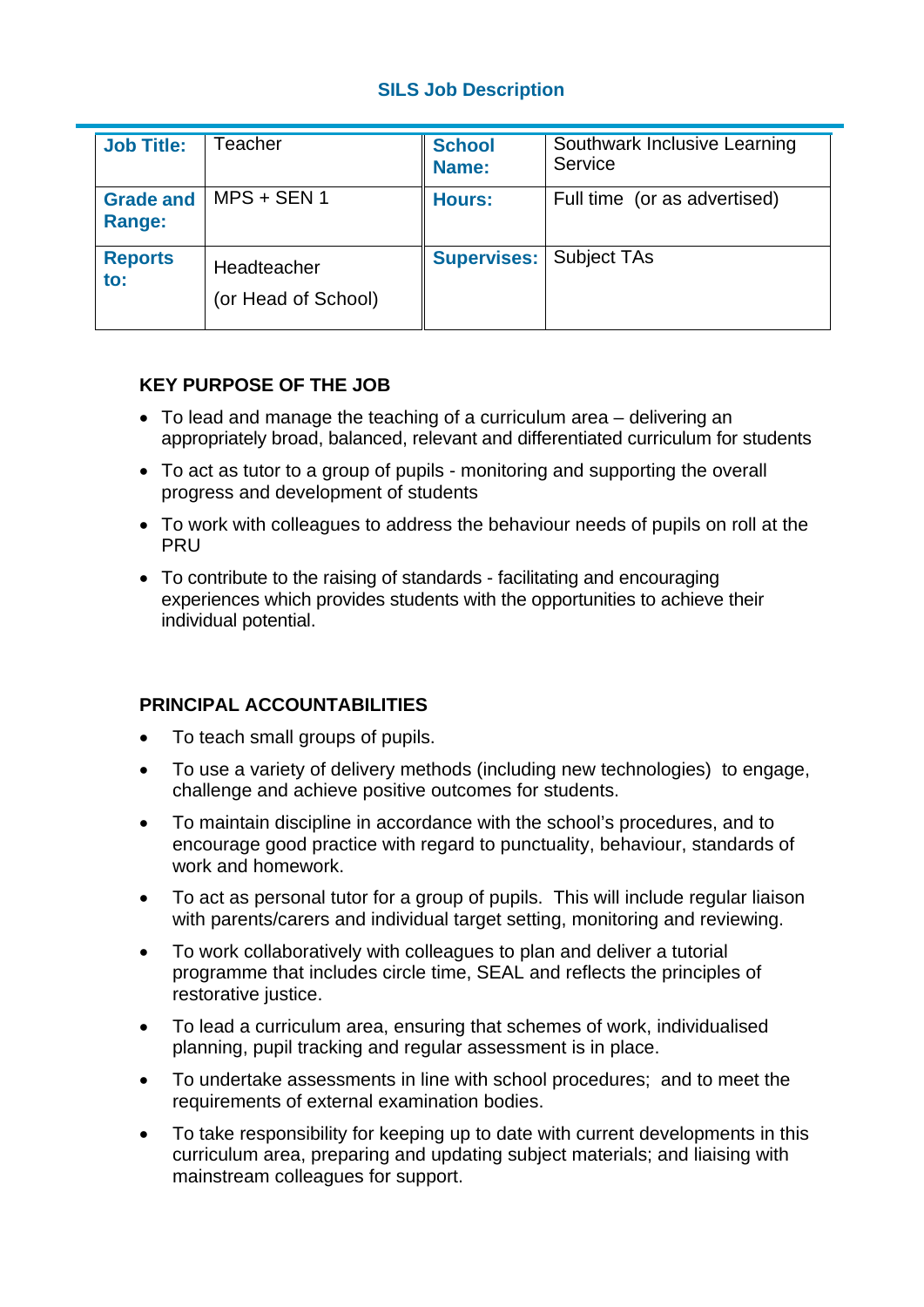- To be prepared to teach a second curriculum area.
- To create a stimulating learning environment, organising the classroom and resources to ensure most efficient use.
- To manage the budget for a curriculum area.
- To manage the use and storage of teaching resources, ensuring safety regulations are observed and to complete the PRU stock inventory.
- To assist in the supervision of pupils during break and lunchtime.
- To implement the agreed behaviour policy and share strategies with colleagues when appropriate.
- To manage the effective deployment of teaching assistants in the classroom.
- To attend staff meetings, meeting with colleagues and parents/carers as required.
- To liaise with external agencies and colleagues involved with young people, and attend reviews and planning meetings if required.
- To participate and contribute to training and staff development within the PRU, and to attend appropriate external training.
- To implement fully all policies and contribute to their monitoring and further development.
- To work on a professional level with colleagues to maintain productive relationships to promote mutual understanding of the ethos and aims of the PRU.
- To implement SILS Health and Safety policies at all times and to follow the guidelines laid down in the Health and Safety Policy.
- To implement the equality and diversity policies.
- To have due regard for safeguarding and promoting the welfare of children and young people and to follow the child protection procedures adopted by the Southwark Safeguarding Children's Board and the school's safeguarding policy.
- The post holder is required to uphold the Article 12 of the UN Convention on the Rights of the Child which states the right of any child or young person to be consulted in decision making
- The post is exempt from Rehabilitation of Offenders Act

#### **LINE MANAGEMENT RESPONSIBILITIES**

- To manage the delivery of an agreed curriculum area across on one or two sites of the PRU, leading and managing other teaching staff where appropriate.
- To plan, supervise and support the work of individual teaching assistants.